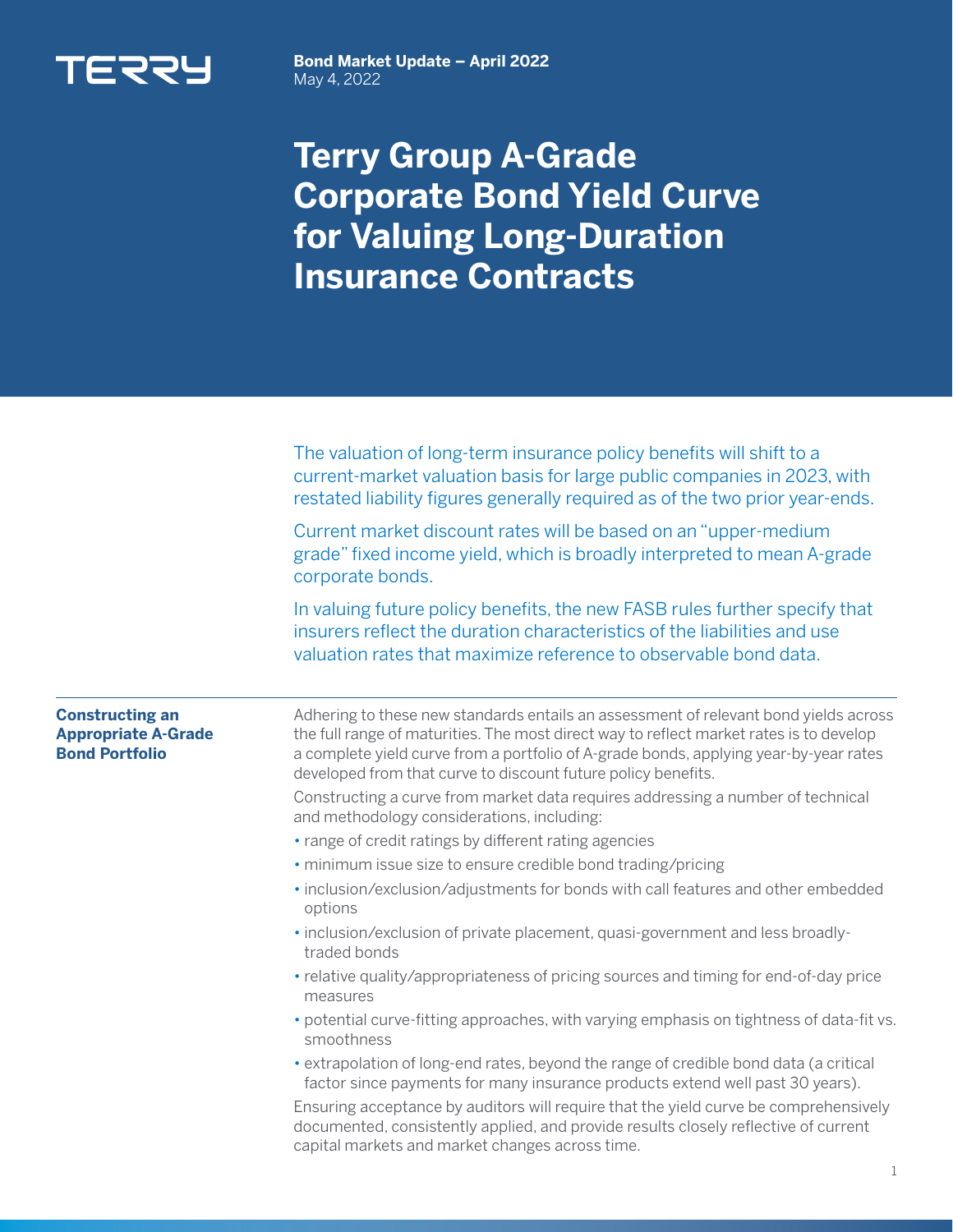

## **Bond Market Update**

Monitoring generally available market information such as bond index averages is necessary to ensure market consistency. Any variation in model vs. market results should be evaluated and rationalized.



Sources: Bloomberg Barclays Long A US Corp, US Treasury Long Indexes

Long corporate bond yields have surged 1.6% since year-end 2021, and 2.0% since year-end 2020. The long Treasury yield moved up somewhat less over the same period, resulting in a 40-basis-point increase in credit spread.

As has been widely reported, recent long bond yields are strongly affected by a shift in monetary policy aimed at dampening increases in inflation expectations. Corporate rates are also impacted by cyclical vagaries in the demand for capital funds. Both elements have acted to push rates upward, in the context of a strong economic recovery and high recent year monetary supply growth.

It remains to be seen how effective the new monetary policy restraint will be in suppressing the level of economic activity and thus constraining the inflation rate. Over the longer term, however, analysts generally do not expect a return to higher historic rate levels, given the maturation of the economy and the continuation of at least some elements of expansionary government monetary policy.

| <b>Building and Applying</b><br>a Yield Curve | The following exhibits illustrate the results of an A-grade yield curve model developed<br>as of April 30, 2022.                                                                                                                                                                                                                                                                     |
|-----------------------------------------------|--------------------------------------------------------------------------------------------------------------------------------------------------------------------------------------------------------------------------------------------------------------------------------------------------------------------------------------------------------------------------------------|
|                                               | After filtering the A-grade bond universe for grading, optionality and other factors, the<br>portfolio consists of over 2,900 bonds. These are arrayed across maturity groups; a<br>curve is then fit to that array, with a goal of reflecting the mean/median yield for each<br>maturity group. Note that two technical adjustments are made in the course of fitting<br>the curve: |
|                                               | • The fitted curve is modified to the extent necessary to ensure a relatively smooth<br>pattern of yields, with these adjustments very closely controlled to ensure that the<br>overall curve maintains an accurate representation of mean/median yield levels.                                                                                                                      |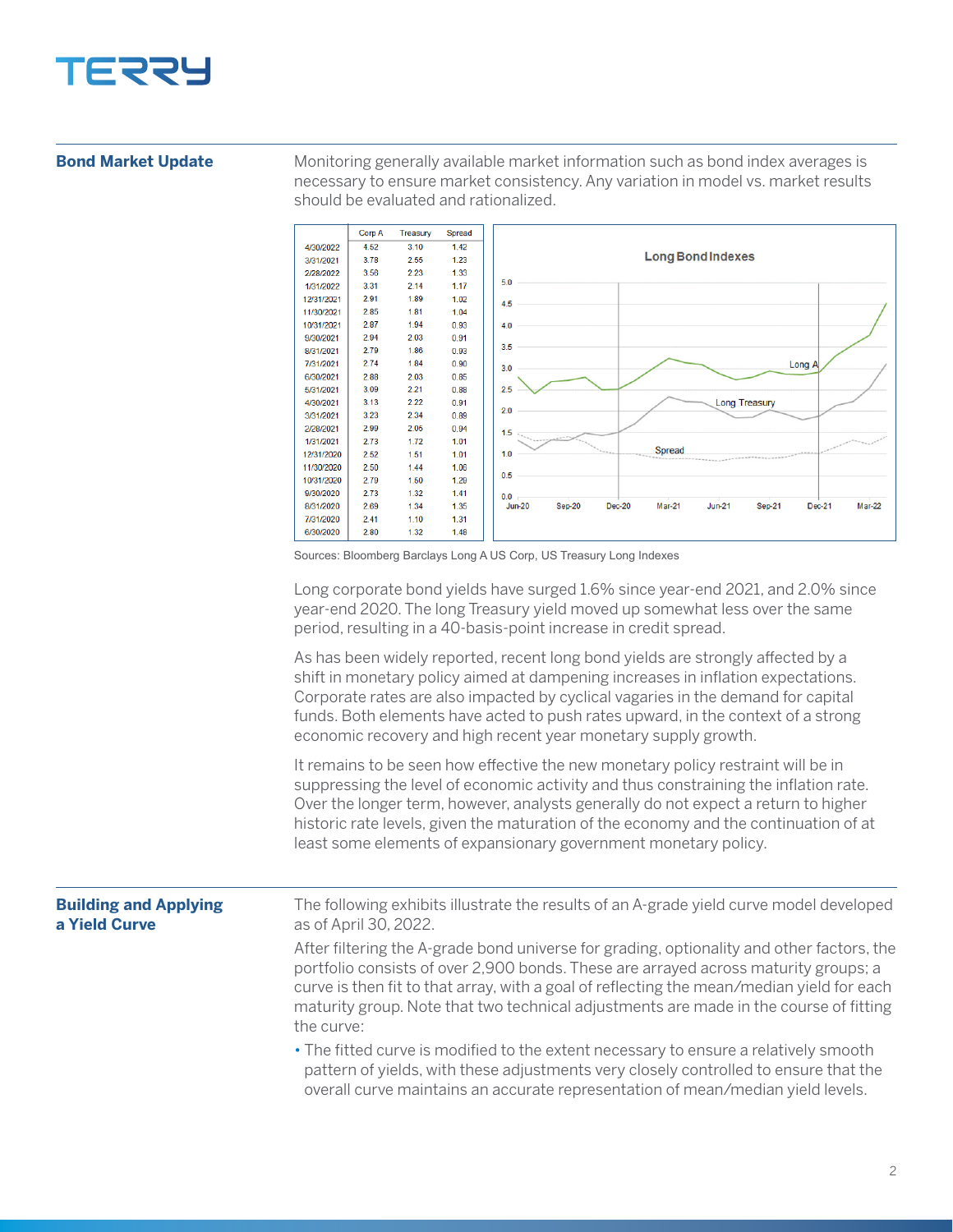## **TERRY**

• The bonds are characterized, and maturity group averages determined, based on "adjusted" rather than nominal maturities. These adjustments are necessary since the fitted curve is based on a par bond assumption, while few bonds pay coupons at current market rates.\* Thus, the bonds are reflected in curve-building at maturity points that align each bond's actual duration with that of a par bond.



Bond data from Bloomberg

Once yields have been determined at each maturity point, spot rates can be derived (based on a methodology termed "bootstrapping"). These spot rates are then applied to a given set of projected benefit cash flows, and a present value determined. Often, a flat/single equivalent discount rate consistent with that present value is calculated and used to represent the valuation result.

<sup>\*</sup> This becomes an especially critical issue when market rates are far below typical historic levels, as they had been in recent months. Longer-maturity bonds in our portfolio have an average coupon of about 4.5%. To the extent this average coupon exceeds current market yields, the calculated duration for these bonds will be below that for a par bond at the same maturity. Representing the typical long bond at the maturity point where its actual duration is consistent with that of a par bond maintains the integrity of the yield curve (based on its par bond convention). Given the increases in April yields, coupon rates for the 10+ year portfolio bonds now align fairly well on average with market yields, which leads to a relatively small average gap between nominal and adjusted maturities.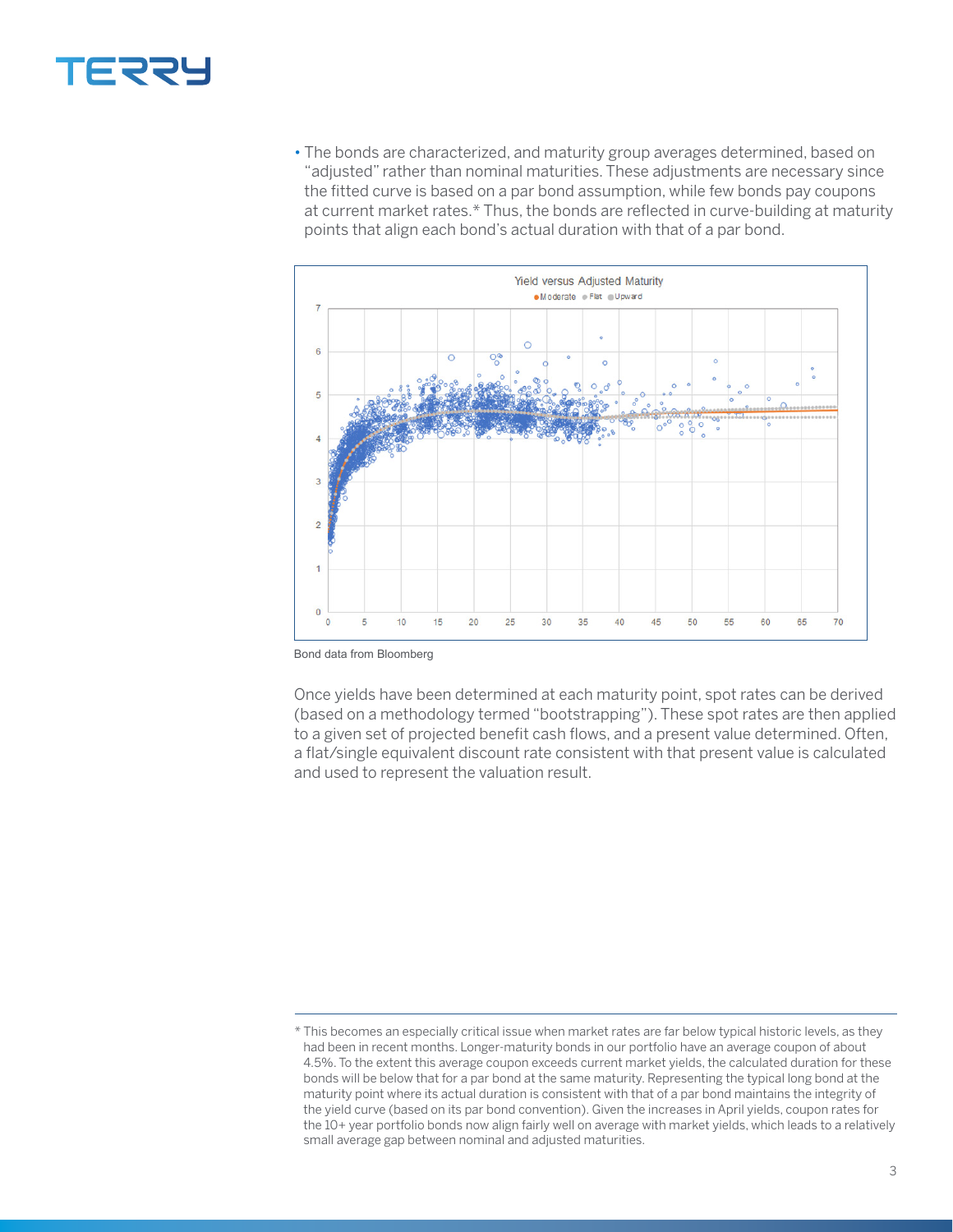![](_page_3_Picture_0.jpeg)

The example below reflects a very long duration cash flow (e.g., that for a deferred income annuity), along with the application of The Terry Group's moderate or baseline yield curve:

![](_page_3_Figure_2.jpeg)

## **Variations in Discount Rate Outcomes**

Discount rate outcomes almost always vary based on the duration of a given set of benefit cash flows—since the yield curve is almost never totally flat. Another element of variation in outcomes results from the approach taken to extrapolate the curve beyond the maturity point at which the most credible data ends—generally considered to be at about 30 years. The extrapolation impact will of course vary based on the duration of a given cash flow, i.e., for durations of 15 or less there may be little impact.

The Terry Group's April portfolio includes roughly 100 bonds with maturities beyond 30 years, about 20 of which have maturities beyond 40 years. This information, though limited, enables a range of possible extrapolation approaches:

| April 30, 2022   | <b>Extrapolated Slope</b> |          |        |
|------------------|---------------------------|----------|--------|
| <b>Duration</b>  | Flat                      | Moderate | Upward |
| Short            | 4.44                      | 4.44     | 4.44   |
| Long             | 4.65                      | 4.65     | 4.65   |
| <b>Very Long</b> | 4.57                      | 4.61     | 4.63   |

Note: the three sets of cash flows have approximate durations 7.5, 15, and 16.5.

April discount rate outcomes moved up within a 70–75 basis point range. But both March and April discount rate results indicate a rather unusual pattern due to the flattened slope and "humped" nature of the recent curves (with yields peaking at about the 20-year point).

The summarized discount rate outcomes indicate that the variation in results based on duration is significantly dampened — there is a range of only about 20 basis points across our three sample cash flows for April, less than half of the typical dispersion.